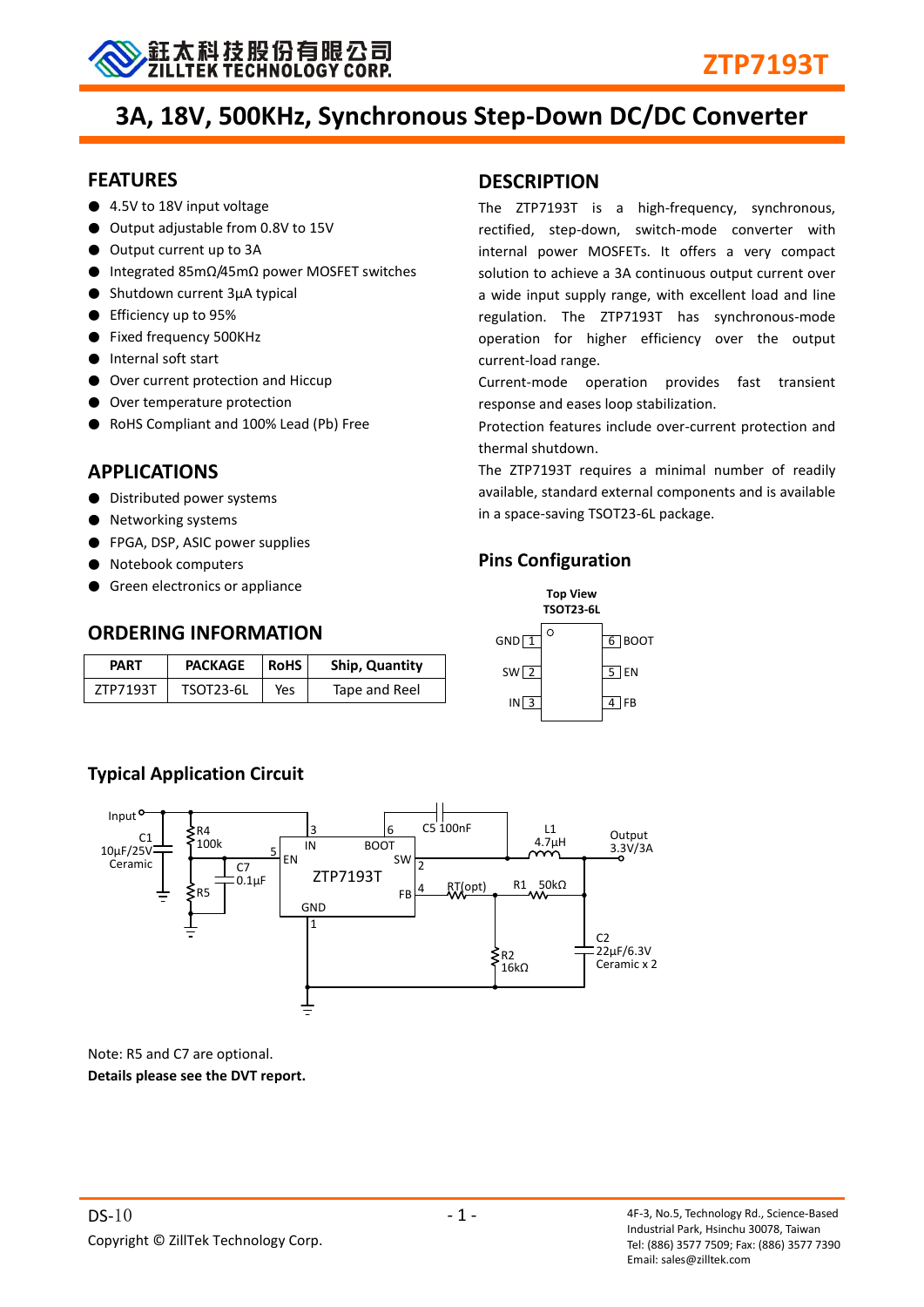

#### **Absolute Maximum Ratings**

| Storage Temperature Range  -65°C to +150°C |  |
|--------------------------------------------|--|

**CAUTION**: Stresses above those listed in "Absolute Maximum Ratings" may cause permanent damage to the device. This is a stress only rating and operation of the device at these or any other conditions above those indicated in the operational sections of this specification is not implied.

#### **Electro-Static Discharge Sensitivity**

This integrated circuit can be damaged by ESD. It is recommended that all integrated circuits be handled with proper precautions. Failure to observe proper handling and installation procedures can cause damage. ESD damage can range from subtle performance degradation to complete device failure.

#### **Recommended Operating Conditions**

| Operating Temperature Range  -40°C to +125°C |  |
|----------------------------------------------|--|

#### **Package Thermal Characteristics**

| TSOT23-6L: |  |
|------------|--|
|            |  |
|            |  |

#### **Pins Description**

| <b>TSOT</b><br>$23 - 6L$ | Symbol | <b>Description</b>                |  |
|--------------------------|--------|-----------------------------------|--|
| 1                        | GND    | Ground.                           |  |
| 2                        | SW     | Power switching output.           |  |
| 3                        | ΙN     | Power input.                      |  |
|                          | FB     | Feedback input.                   |  |
| 5                        | ΕN     | Enable input.                     |  |
|                          | BOOT   | High-side gate drive boost input. |  |



#### **Functional Block Diagram**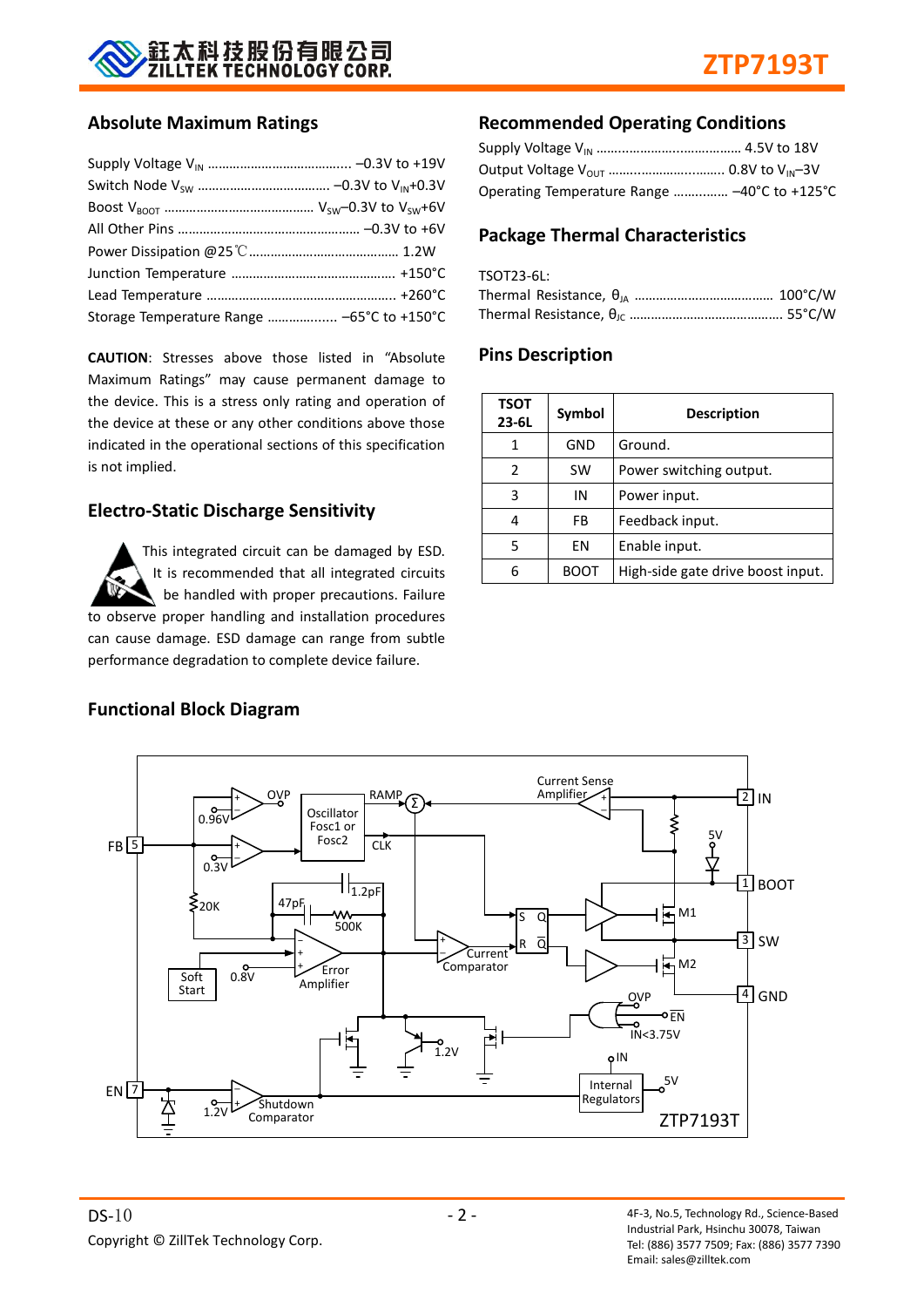

#### **Electrical Specifications**

( $T_A$  = +25°C,  $V_{IN}$  = +12V, unless otherwise noted.)

| <b>PARAMETER</b>                                           | Symbol            | <b>TEST CONDITIONS</b>                         | <b>MIN</b> | <b>TYP</b>   | <b>MAX</b> | <b>UNIT</b> |
|------------------------------------------------------------|-------------------|------------------------------------------------|------------|--------------|------------|-------------|
| Supply Voltage                                             | $V_{IN}$          |                                                | 4.5        |              | 18         | $\vee$      |
| <b>Output Voltage</b>                                      | $V_{OUT}$         |                                                | 0.8        |              | 15         | $\vee$      |
| Shutdown Supply Current                                    |                   | $V_{EN} = 0V$                                  |            | 3            | 6          | μA          |
| <b>Supply Current</b>                                      |                   | $V_{EN}$ = 2.0V, $V_{FB}$ = 0.88V              |            | 0.7          |            | mA          |
| Feedback Voltage                                           | $V_{FB}$          | $4.5V \leq V_{IN} \leq 18V$                    | 0.784      | 0.8          | 0.816      | $\vee$      |
| Feedback Over-voltage Threshold                            |                   |                                                |            | 0.96         |            | $\vee$      |
| Error Amplifier Voltage Gain *                             | $A_{EA}$          |                                                |            | 1000         |            | V/V         |
| High-Side Switch-On Resistance *                           | $R_{DS(ON)1}$     |                                                |            | 85           |            | $m\Omega$   |
| Low-side Switch-On Resistance *                            | $R_{DS(ON)2}$     |                                                |            | 45           |            | $m\Omega$   |
| High-Side Switch Leakage Current                           |                   | $V_{FN} = 0V, V_{SW} = 0V,$<br>$T_A = +125$ °C |            |              | 10         | μA          |
| <b>Upper Switch Current Limit</b>                          |                   | Minimum Duty Cycle                             | 3.7        | 4.3          |            | A           |
| <b>Lower Switch Current Limit</b>                          |                   | From Drain to Source                           |            | $\Omega$     |            | A           |
| <b>Oscillation Frequency</b>                               | $F_{\text{OSC1}}$ |                                                | 400        | 500          | 600        | <b>KHz</b>  |
| <b>Short Circuit Oscillation Frequency</b>                 | F <sub>OSC2</sub> | $V_{FB} = 0V$                                  | 200        | 250          | 300        | <b>KHz</b>  |
| Maximum Duty Cycle                                         | $D_{MAX}$         | $V_{FB} = 0.5V$                                |            | 90           |            | %           |
| Minimum On Time *                                          |                   |                                                |            | 90           |            | ns          |
| EN Falling Threshold Voltage                               |                   | V <sub>EN</sub> Falling                        |            | 1.12         |            | $\vee$      |
| EN Rising Threshold Voltage                                |                   | $V_{EN}$ Rising                                |            | 1.22         |            | $\vee$      |
| Input Under Voltage Lockout Threshold                      |                   | VIN Rising                                     |            | 3.5          |            | $\vee$      |
| Input Under Voltage Lockout Threshold<br><b>Hysteresis</b> |                   |                                                |            | 200          |            | mV          |
| Soft-Start Period                                          |                   |                                                |            | $\mathbf{1}$ |            | ms          |
| Thermal Shutdown *                                         |                   |                                                |            | 150          |            | °C          |

\* Guaranteed by design, not tested.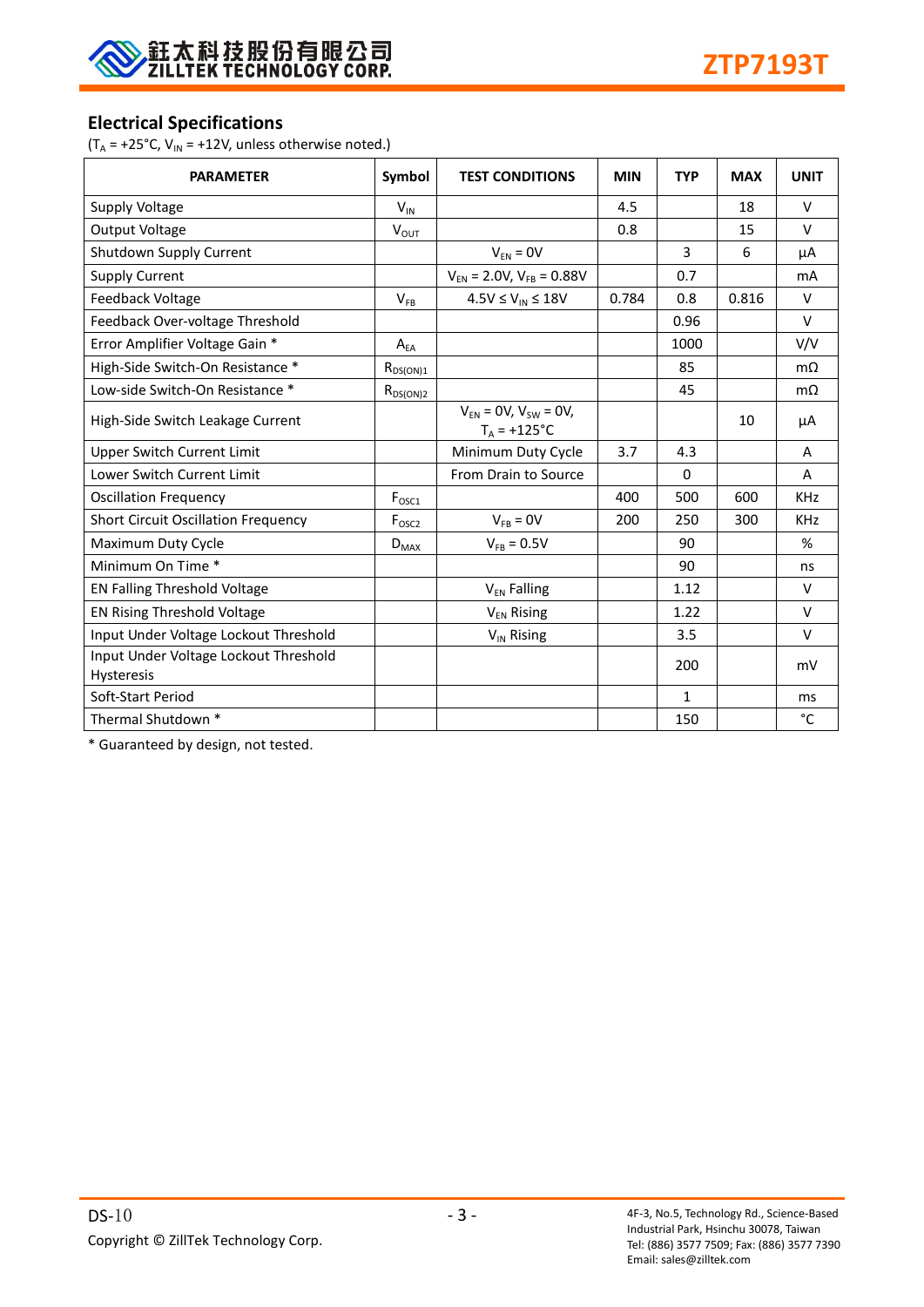## **Typical Characteristics**

 $V_{IN}$  = 12V,  $V_{O}$  = 3.3V, L1 = 4.7μH, C1 = 10μF, C2 = 22μF x 2, T<sub>A</sub> = +25°C, unless otherwise noted.







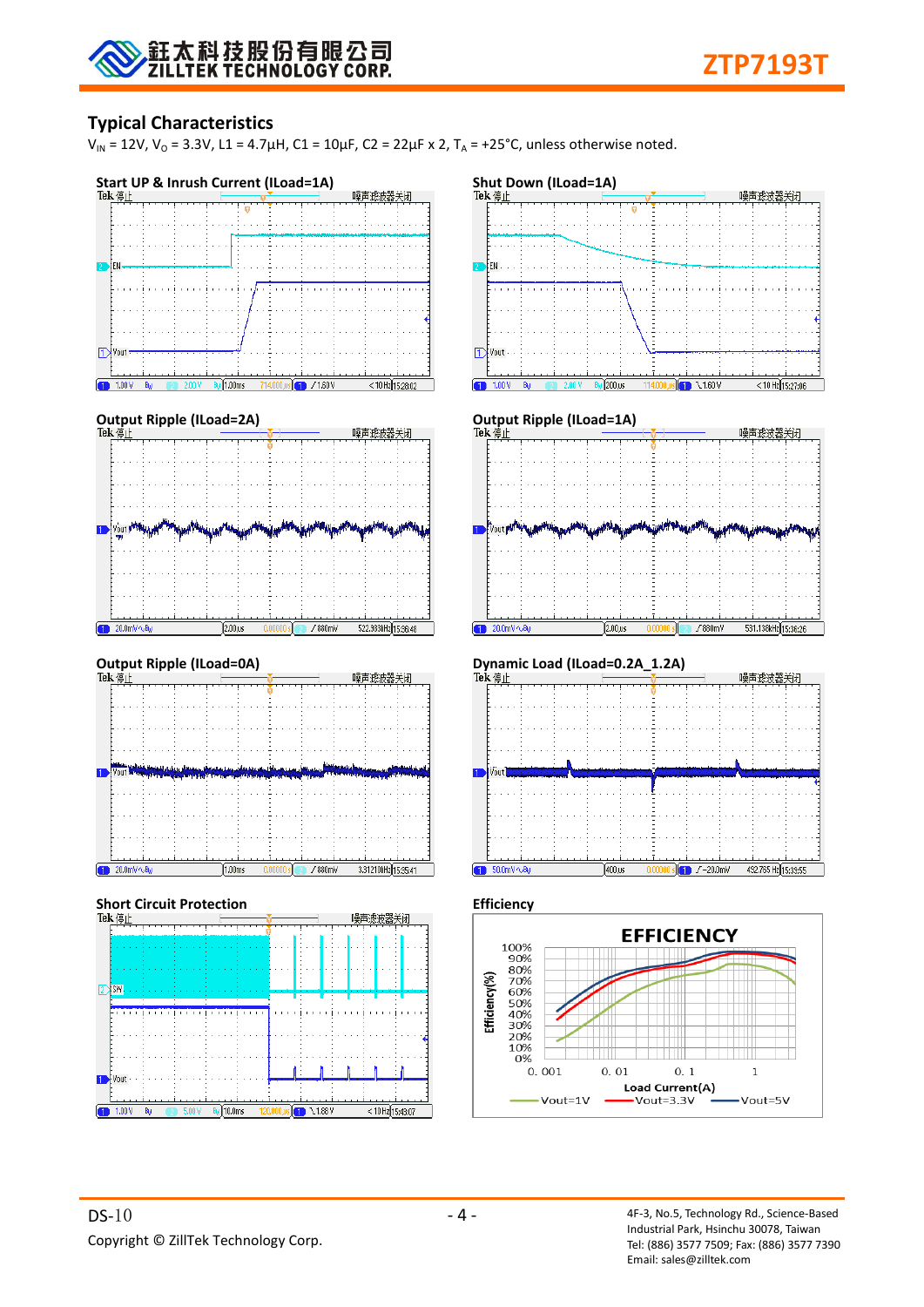#### **APPLICATION INFORMATION**

#### **Overview**

The ZTP7193T is a synchronous rectified, current-mode, step-down regulator. It regulates input voltages from 4.5V to 18V down to an output voltage as low as 0.8V, and supplies up to 3A of load current.

The ZTP7193T uses current-mode control to regulate the output voltage. The output voltage is measured at FB through a resistive voltage divider and amplified through the internal transconductance error amplifier.

The converter uses internal N-Channel MOSFET switches to step-down the input voltage to the regulated output voltage. Since the high side MOSFET requires a gate voltage greater than the input voltage, a boost capacitor connected between SW and BOOT is needed to drive the high side gate. The boost capacitor is charged from the internal 5V rail when SW is low.

When the ZTP7193T FB pin exceeds 20% of the nominal regulation voltage of 0.8V, the over voltage comparator is tripped, forcing the high-side switch off.

#### **Pins Description**

**BOOT:** High-Side Gate Drive Boost Input. BOOT supplies the drive for the high-side N-Channel MOSFET switch. Connect a 0.1μF or greater capacitor from SW to BOOT to power the high side switch.

**IN:** Power Input. IN supplies the power to the IC, as well as the step-down converter switches. Drive IN with a 4.5V to 18V power source. Bypass IN to GND with a suitably large capacitor to eliminate noise on the input to the IC.

**SW:** Power Switching Output. SW is the switching node that supplies power to the output. Connect the output LC filter from SW to the output load. Note that a capacitor is required from SW to BOOT to power the high-side switch.

#### **GND:** Ground.

FB: Feedback Input. FB senses the output voltage to regulate that voltage. Drive FB with a resistive voltage divider from the output voltage. The feedback threshold is 0.8V.

**EN:** Enable Input. EN is a digital input that turns the regulator on or off. Drive EN high to turn on the regulator, drive it low to turn it off. Pull up with 100kΩ resistor for automatic startup.

#### **Setting the Output Voltage**

The external resistor divider sets the output voltage. The feedback resistor R1 also sets the feedback-loop bandwidth through the internal compensation capacitor (see the Typical Application circuit). Choose R1 around 10kΩ, and R2 by:

$$
R2 = R1 / (V_{OUT}/0.8V - 1)
$$

Use a network below for when  $V_{\text{OUT}}$  is low.



Figure 1: Network.

Table 1 lists the recommended T-type resistors value for common output voltages.(RT=0)

|      | $V_{OUT} (V)$ R1 (KQ) R2 (KQ) |      | $L_{OUT}(\mu H)$ | $C_{\text{OUT}}(\mu F)$ |
|------|-------------------------------|------|------------------|-------------------------|
| 1.05 | 92                            | 294  | 2.2              | 44                      |
| 1.2  | 89                            | 178  | 2.2              | 44                      |
| 1.8  | 78                            | 62   | 3.3              | 44                      |
| 2.5  | 65                            | 30.4 | 4.7              | 44                      |
| 3.3  | 50                            | 16.0 | 4.7              | 44                      |
| 5    | 55                            | 10.5 | 6.8              | 44                      |

Table 1: Resistor selection for common output voltages.

Rt is used to set control loop's bandwidth, which is proportional to the relation by R1, R2, RT:

1/[(Rt+20k)\*(1+R1/R2)+R1]

So Increase RT & Decrease R1&R2 value(keeping R1/R2 ratio), the bandwidth can be kept the same(the relation value need to be the same)

#### **Inductor**

The inductor is required to supply constant current to the output load while being driven by the switched input voltage. A larger value inductor will result in less ripple current that will result in lower output ripple voltage. However, the larger value inductor will have a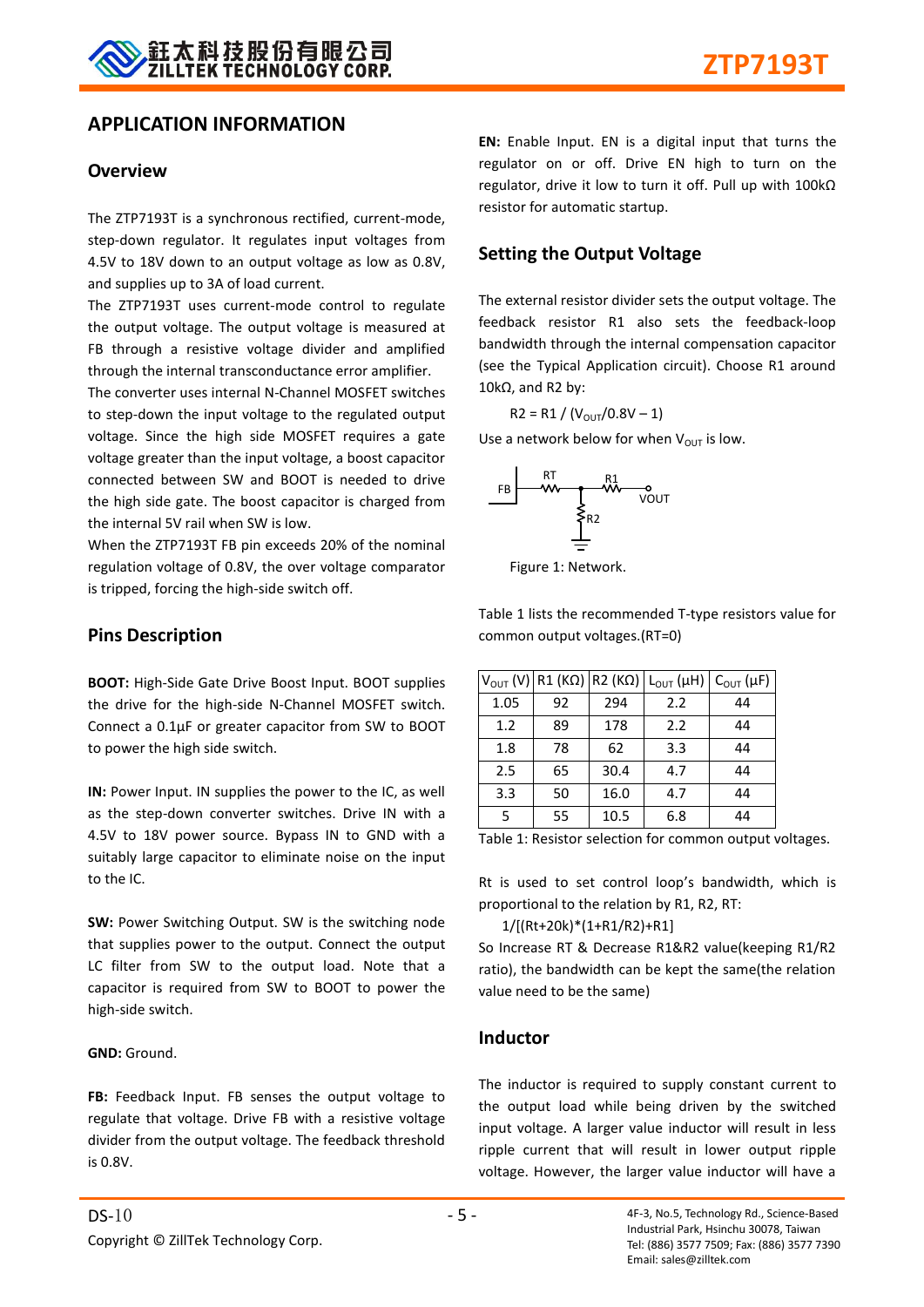larger physical size, higher series resistance, and/or lower saturation current. A good rule for determining the inductance to use is to allow the peak-to-peak ripple current in the inductor to be approximately 30% of the maximum switch current limit. Also, make sure that the peak inductor current is below the maximum switch current limit. The inductance value can be calculated by:

$$
L = [ V_{\text{OUT}} / (f_{S} \times \Delta I_{L}) ] \times (1 - V_{\text{OUT}} / V_{\text{IN}})
$$

Where  $V_{OUT}$  is the output voltage,  $V_{IN}$  is the input voltage,  $f_s$  is the switching frequency, and  $\Delta I_L$  is the peak-to-peak inductor ripple current.

Choose an inductor that will not saturate under the maximum inductor peak current. The peak inductor current can be calculated by:

 $\mathsf{I}_{\mathsf{LP}} = \mathsf{I}_{\mathsf{LOAD}} + \left[ \right. \mathsf{V}_{\mathsf{OUT}} \mathsf{/} \left( 2 \times \mathsf{f}_\mathsf{S} \times \mathsf{L} \right) \left. \right] \times \left( 1 - \mathsf{V}_{\mathsf{OUT}} / \mathsf{V}_{\mathsf{IN}} \right)$ 

Where  $I_{\text{LOAD}}$  is the load current.

The choice of which style inductor to use mainly depends on the price vs. size requirements and any EMI requirements.

## **Optional Schottky Diode**

During the transition between high-side switch and low-side switch, the body diode of the low-side power MOSFET conducts the inductor current. The forward voltage of this body diode is high. An optional Schottky diode may be paralleled between the SW pin and GND pin to improve overall efficiency. Table 2 lists example Schottky diodes and their Manufacturers.

| Part<br><b>Number</b> | <b>Voltage and</b><br><b>Current Rating</b> | Vendor                         |
|-----------------------|---------------------------------------------|--------------------------------|
| B <sub>130</sub>      | 30V, 1A                                     | Diodes Inc.                    |
| SK13                  | 30V, 1A                                     | Diodes Inc.                    |
| MBRS130               | 30V, 1A                                     | <b>International Rectifier</b> |

Table 2: Diode selection guide.

## **Input Capacitor**

The input current to the step-down converter is discontinuous, therefore a capacitor is required to supply the AC current to the step-down converter while maintaining the DC input voltage. Use low ESR capacitors for the best performance. Ceramic capacitors are preferred, but tantalum or low-ESR electrolytic capacitors may also suffice. Choose X5R or X7R dielectrics when using ceramic capacitors.

Since the input capacitor (C1) absorbs the input

switching current it requires an adequate ripple current rating. The RMS current in the input capacitor can be estimated by:

$$
I_{C1} = I_{LOAD} \times \left[ (V_{OUT}/V_{IN}) \times (1 - V_{OUT}/V_{IN}) \right]^{1/2}
$$

The worst-case condition occurs at  $V_{IN} = 2V_{OUT}$ , where  $I_{C1}$  $= I_{\text{LOAD}}/2$ . For simplification, choose the input capacitor whose RMS current rating greater than half of the maximum load current.

The input capacitor can be electrolytic, tantalum or ceramic. When using electrolytic or tantalum capacitors, a small, high quality ceramic capacitor, i.e. 0.1μF, should be placed as close to the IC as possible. When using ceramic capacitors, make sure that they have enough capacitance to provide sufficient charge to prevent excessive voltage ripple at input. The input voltage ripple for low ESR capacitors can be estimated by:

 $\Delta V_{\sf IN}$  = [ I<sub>LOAD</sub>/(C1 × f<sub>S</sub>) ] × (V<sub>OUT</sub>/V<sub>IN</sub>) × (1 – V<sub>OUT</sub>/V<sub>IN</sub>) Where C1 is the input capacitance value.

## **Output Capacitor**

The output capacitor is required to maintain the DC output voltage. Ceramic, tantalum, or low ESR electrolytic capacitors are recommended. Low ESR capacitors are preferred to keep the output voltage ripple low. The output voltage ripple can be estimated by:

$$
\Delta V_{\text{OUT}} = [\ V_{\text{OUT}} / (f_{\text{S}} \times L)] \times (1 - V_{\text{OUT}} / V_{\text{IN}})
$$

$$
\times [\ R_{\text{ESR}} + 1 / (8 \times f_{\text{S}} \times C2)]
$$

Where C2 is the output capacitance value and  $R_{ESR}$  is the equivalent series resistance (ESR) value of the output capacitor.

In the case of ceramic capacitors, the impedance at the switching frequency is dominated by the capacitance. The output voltage ripple is mainly caused by the capacitance. For simplification, the output voltage ripple can be estimated by:

$$
\Delta V_{\text{OUT}} = [ V_{\text{OUT}} / (8 \times f_s^2 \times L \times C2) ] \times (1 - V_{\text{OUT}} / V_{\text{IN}})
$$

In the case of tantalum or electrolytic capacitors, the ESR dominates the impedance at the switching frequency. For simplification, the output ripple can be approximated to:

 $\Delta V_{\text{OUT}} = [\text{ V}_{\text{OUT}}/(\text{f}_{\text{S}} \times \text{L})] \times (1 - \text{V}_{\text{OUT}}/\text{V}_{\text{IN}}) \times \text{R}_{\text{ESR}}$ 

The characteristics of the output capacitor also affect the stability of the regulation system. The ZTP7193T can be optimized for a wide range of capacitance and ESR values.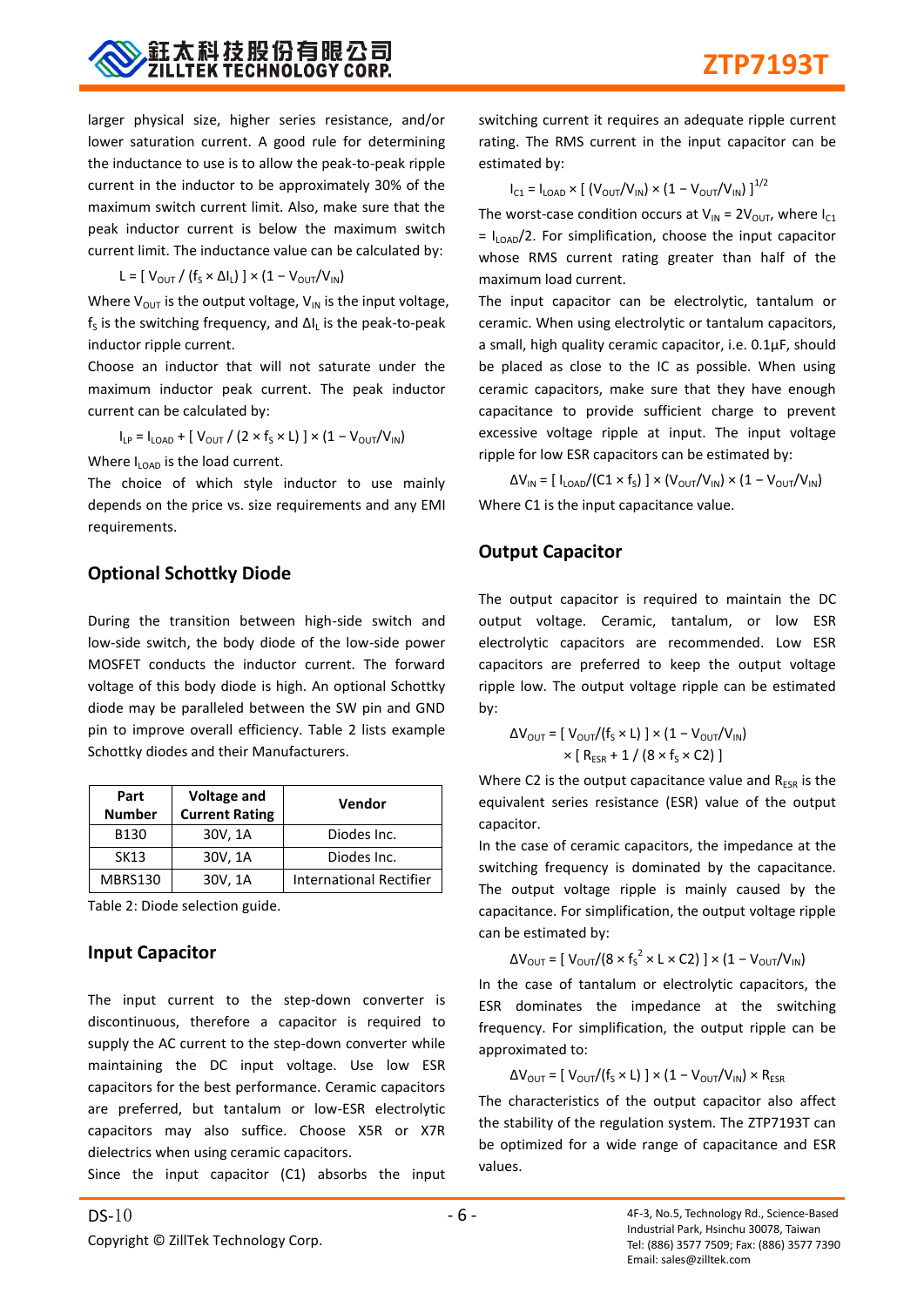

#### **External Bootstrap Diode**

An external bootstrap diode may enhance the efficiency of the regulator, the applicable conditions of external BOOT diode are:

- $\bullet\ V_{\text{OUT}} = 5V \text{ or } 3.3V$ ; and
- Duty cycle is high:  $D = V_{OUT}/V_{IN} > 65\%$



Figure 2: Add optional external bootstrap diode to enhance efficiency.

In these cases, an external BOOT diode is recommended from the output of the voltage regulator to BOOT pin, as shown in Figure 2.

The recommended external BOOT diode is IN4148, and the BOOT capacitor is  $0.1 \sim 1 \mu F$ .

When  $V_{IN} \leq 6V$ , for the purpose of promote the efficiency, it can add an external Schottky diode between IN and BOOT pins, as shown in Figure 3.



Figure 3: Add a Schottky diode to promote efficiency

|                | L1                 | R1  | R2    | C2                   |
|----------------|--------------------|-----|-------|----------------------|
| Vout = $5.0V$  | 6.8 <sub>µ</sub> H | 55K | 10.5K | $22\mu$ F $\times$ 2 |
| Vout = $3.3V$  | 4.7 <sub>µ</sub> H | 50K | 16.0K | $22\mu F \times 2$   |
| Vout = $2.5V$  | 4.7 <sub>µ</sub> H | 65K | 30.4K | $22\mu F \times 2$   |
| Vout = $1.8V$  | 3.3 <sub>µ</sub> H | 78K | 62K   | $22\mu F \times 2$   |
| Vout = $1.2V$  | 2.2 <sub>µ</sub> H | 89K | 178K  | $22\mu F \times 2$   |
| $Vout = 1.05V$ | $2.2\mu$ H         | 92K | 294K  | $22\mu F \times 2$   |

Table 4: BOM selection table II.

- 
- 



#### **PCB Layout Guide**

PCB layout is very important to achieve stable operation. Please follow the guidelines below.

- 1) Keep the path of switching current short and minimize the loop area formed by Input capacitor, high-side MOSFET and low-side MOSFET.
- 2) Bypass ceramic capacitors are suggested to be put close to the  $V_{IN}$  Pin.
- 3) Ensure all feedback connections are short and direct. Place the feedback resistors and compensation components as close to the chip as possible.
- 4) Rout SW away from sensitive analog areas such as FB.
- 5) Connect IN, SW, and especially GND respectively to a large copper area to cool the chip to improve thermal performance and long-term reliability.

## **BOM of ZTP7193T**

Please refer to the Typical Application Circuit.

| Item | Reference                   | Part       |
|------|-----------------------------|------------|
|      | $10\mu F$<br>C <sub>1</sub> |            |
|      | C5                          | 100nF      |
|      | r7                          | $0.1\mu F$ |
|      | R4                          | 100K       |

Table 3: BOM selection table I.